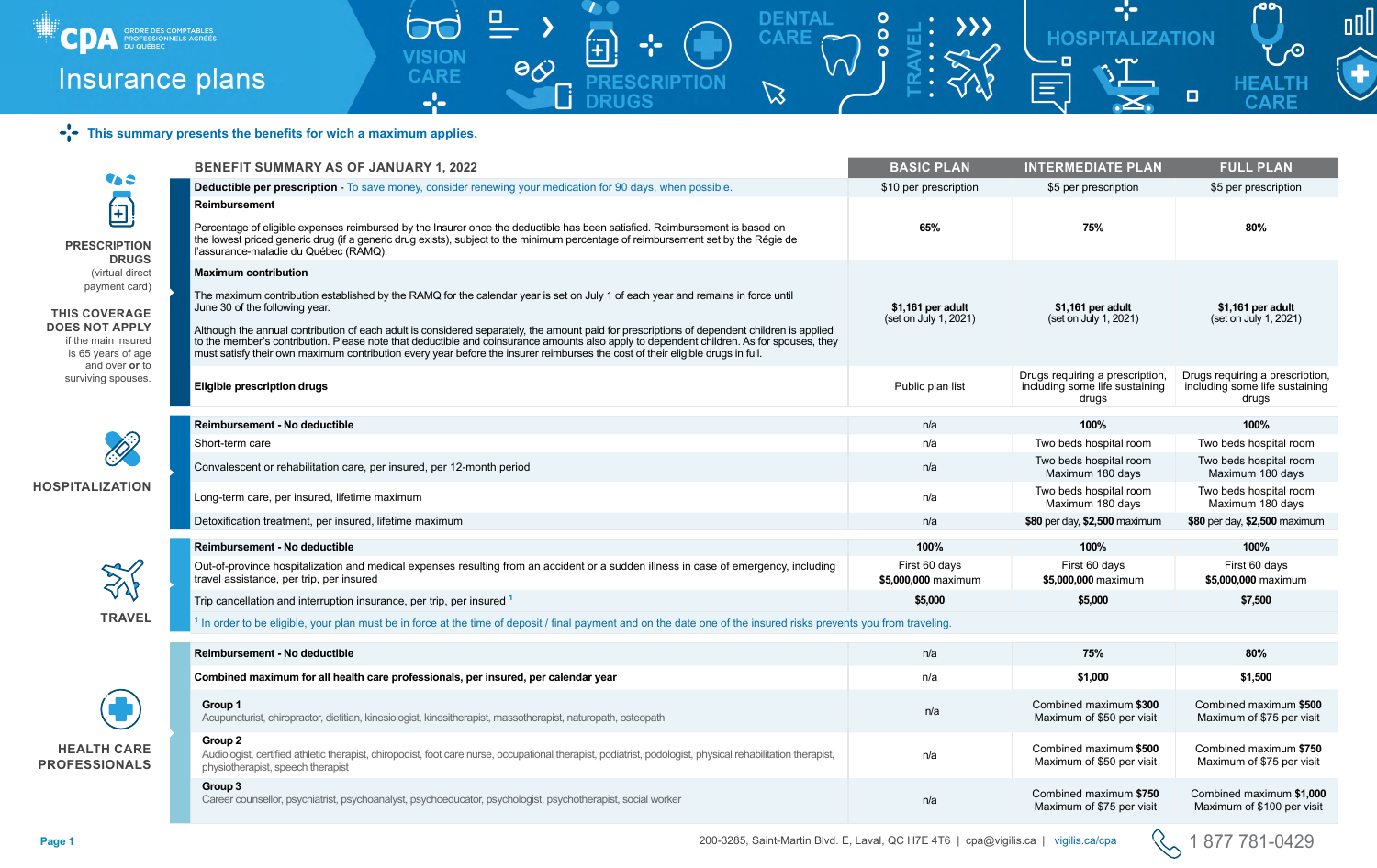

| BENEFIT SUMMARY AS OF JANUARY 1, 2022 (CONTINUED)                                                                                                      |              | <b>BASIC PLAN</b> | <b>INTERMEDIATE PLAN</b>  | <b>FULL PLAN</b>            |  |
|--------------------------------------------------------------------------------------------------------------------------------------------------------|--------------|-------------------|---------------------------|-----------------------------|--|
| Reimbursement - No deductible                                                                                                                          |              | n/a               | 75%                       | 80%                         |  |
| Laboratory and diagnostic tests, per insured, per calendar year                                                                                        |              | n/a               | Combined maximum of \$750 | Combined maximum of \$1,000 |  |
| Glucometer, per insured, per 48-month period                                                                                                           |              | n/a               | One device                | One device                  |  |
| Support stockings, per insured, per calendar year                                                                                                      |              | n/a               | Four pairs                | Four pairs                  |  |
| Myoelectric arms, external prosthesis and artificial limb, per insured, per prosthesis                                                                 |              | n/a               | \$10,000                  | \$10,000                    |  |
| Orthopedic shoes, deep shoes and foot orthosis, per insured, per 12-month period                                                                       |              | n/a               | Combined maximum of \$500 | Combined maximum of \$500   |  |
| Cosmetic surgery following an accident                                                                                                                 |              | n/a               | \$5,000                   | \$5,000                     |  |
| Mechanical or hydraulic patient lifters, per insured, per 60-month period                                                                              |              | n/a               | \$2,000                   | \$2,000                     |  |
| Transcutaneous nerve stimulators (TENS), per insured, lifetime maximum                                                                                 |              | n/a               | \$700                     | \$700                       |  |
| Insulin pump, per insured, per 60-month period                                                                                                         |              | n/a               | n/a                       | \$7,500                     |  |
| Extremity pumps for lymphedema, per insured, lifetime maximum                                                                                          |              | n/a               | \$1,500                   | \$1,500                     |  |
| Hearing aids, per insured, per 36-month period                                                                                                         |              | n/a               | \$250                     | \$250                       |  |
| Wig for cancer patients, per insured, lifetime maximum                                                                                                 |              | n/a               | \$300                     | \$300                       |  |
| External breast prosthesis, per insured, per 12-month period                                                                                           |              | n/a               | One prosthesis            | One prosthesis              |  |
| Outdoor wheelchair ramps, lifetime maximum                                                                                                             |              | n/a               | \$2,000                   | \$2,000                     |  |
| Home care and assistance, per insured, per calendar year                                                                                               |              | n/a               | \$500                     | \$500                       |  |
| Home nursing care, per insured, per 12-month period                                                                                                    |              | n/a               | \$10,000                  | \$10,000                    |  |
| Surgical brassieres, per insured, per 12-month period                                                                                                  |              | n/a               | Two surgical brassieres   | Two surgical brassieres     |  |
| Reimbursement - No deductible                                                                                                                          |              | n/a               | 100%                      | 100%                        |  |
| Eye examination, per adult, per 24-month period                                                                                                        |              | n/a               | One eye examination       | One eye examination         |  |
| Eyeglasses, contact lenses or laser vision correction, per adult, per 24-month period or per<br>12-month period for children less than 18 years of age |              | n/a               | n/a                       | \$200                       |  |
|                                                                                                                                                        | Under age 40 | \$52.51           | \$159.03                  | \$198.57                    |  |
| <b>INDIVIDUAL</b>                                                                                                                                      | 40 to 49     | \$57.15           | \$176.08                  | \$219.91                    |  |
|                                                                                                                                                        | 50 to 64     | \$59.96           | \$183.57                  | \$229.25                    |  |
|                                                                                                                                                        | Under age 40 | \$105.02          | \$318.06                  | \$397.14                    |  |
| <b>COUPLE</b>                                                                                                                                          | 40 to 49     | \$114.30          | \$352.16                  | \$439.82                    |  |
|                                                                                                                                                        | 50 to 64     | \$119.92          | \$367.14                  | \$458.50                    |  |
|                                                                                                                                                        | Under age 40 | \$77.50           | \$236.58                  | \$295.40                    |  |
| <b>SINGLE PARENT</b>                                                                                                                                   | 40 to 49     | \$84.40           | \$262.00                  | \$327.17                    |  |
|                                                                                                                                                        | 50 to 64     | \$88.51           | \$273.06                  | \$341.02                    |  |
|                                                                                                                                                        | Under age 40 | \$130.01          | \$395.61                  | \$493.97                    |  |
| <b>FAMILY</b>                                                                                                                                          | 40 to 49     | \$141.55          | \$438.08                  | \$547.08                    |  |
|                                                                                                                                                        | 50 to 64     | \$148.47          | \$456.63                  | \$570.27                    |  |

DENTAL<br>CARE

 $\mathbb{Z}$ 

 $\bullet$ 

 $\bullet$ 

 $\overline{O}$ 

 $\overline{I}$ 

田

 $\frac{1}{2}$ 

**PRESCRII** 

**DRUGS** 

**PTION** 

里

 $\bigcap$ 

**VISION<br>CARE** 

 $\frac{1}{2}$ 

 $\rightarrow$ 

 $\mathsf \Pi$ 

 $\theta$ 

# **OTHER MEDICAL EXPENSES**

**VISION CARE**

6

**MONTHLY PREMIUMS** 

by age of main insured on January 1, 2022 (prior to the provincial tax)





**Page 2** 200-3285, Saint-Martin Blvd. E, Laval, QC H7E 4T6 | cpa@vigilis.ca | vigilis.ca/cpa 1 877 781-0429